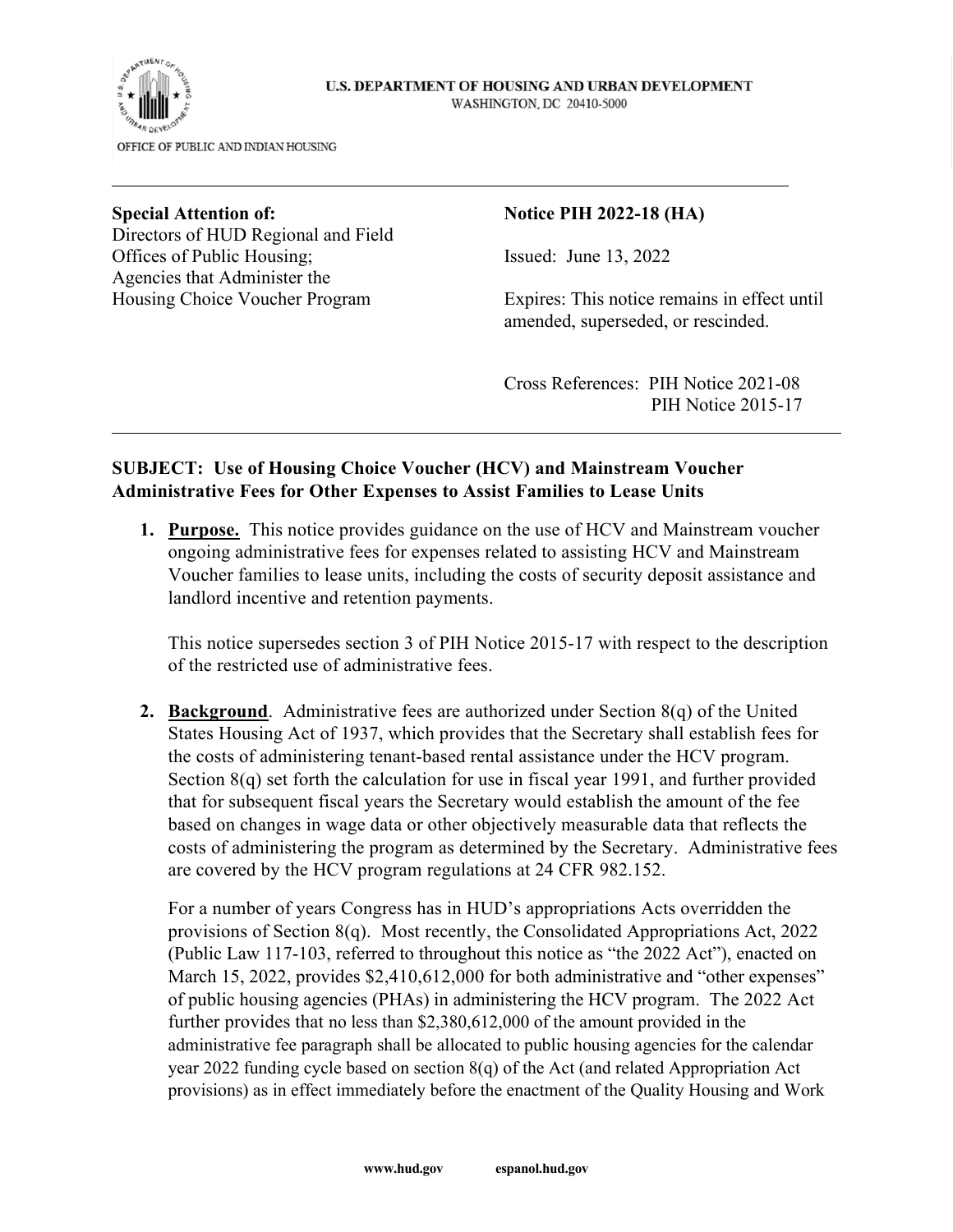Responsibility Act of 1998 (Public Law 105–276). In addition, if the amounts made available are insufficient, the 2022 Act allows the Secretary to decrease the fees allocated to agencies by a uniform percentage applicable to all agencies.

Prior to this notice, HUD has not previously provided guidance on which activities qualify as eligible "other" expenses. It has become increasingly clear, however, that in some rental markets, PHAs have needed to employ strategies and undertake activities beyond the mandatory administrative responsibilities to facilitate the successful leasing and use of housing vouchers by families, such as through the use of security deposit assistance and landlord recruitment and incentive payments.

Recognizing these challenges, HUD has, consistent with express congressional authorization in various acts, permitted certain funding to be used for other expenses beyond administrative expenses. Specifically, PHAs administering the Emergency Housing Voucher (EHV) program are permitted to use EHV service fees to increase landlord recruitment efforts through landlord incentive payments and to assist families with some of their up-front costs such as security deposits. PHAs were also permitted to use CARES Act (Public Law 116-136) administrative fees and FY 2020 administrative fees (which under the CARES Act operated under the same flexibilities as the CARES Act administrative fees) for landlord incentive payments for their regular HCVs and Mainstream vouchers. PHAs are also permitted to use their Unrestricted Net Position (UNP, commonly referred to as the PHA administrative fee reserve) for these expenses.

Given the number of tight and competitive rental markets around the country, the use of these strategies is increasingly becoming necessary to help families lease units. HUD has therefore revisited its current guidance on the eligible uses of administrative fees to determine if PHAs interested in implementing or expanding such activities could use administrative fee funding to cover these costs. HUD has determined that PHAs may use ongoing administrative fee funding for the activities described in this notice as they qualify as "administrative and other expenses in administering the section 8 tenant-based rental assistance program" under paragraph 3 under the heading "Tenant-Based Rental Assistance" (TBRA) in the 2022 Act. Furthermore, these costs will remain eligible administrative fee expenses in future years provided the appropriations Act language continues to include "other" expenses as an eligible use of administrative fee amounts. Consequently, HUD is providing updated guidance on the eligible use of administrative fees through this notice. If there are substantive changes in future appropriations Acts impacting the eligible uses of administrative fees, HUD will revise this notice.

**3. Eligible Uses of HCV Administrative Fees.** Under the appropriations Act, the eligible uses of HCV administrative fees include both (1) costs incurred by a PHA in carrying out administrative responsibilities under HCV program regulations and (2) other eligible expenses in administering the program which are described in this Notice: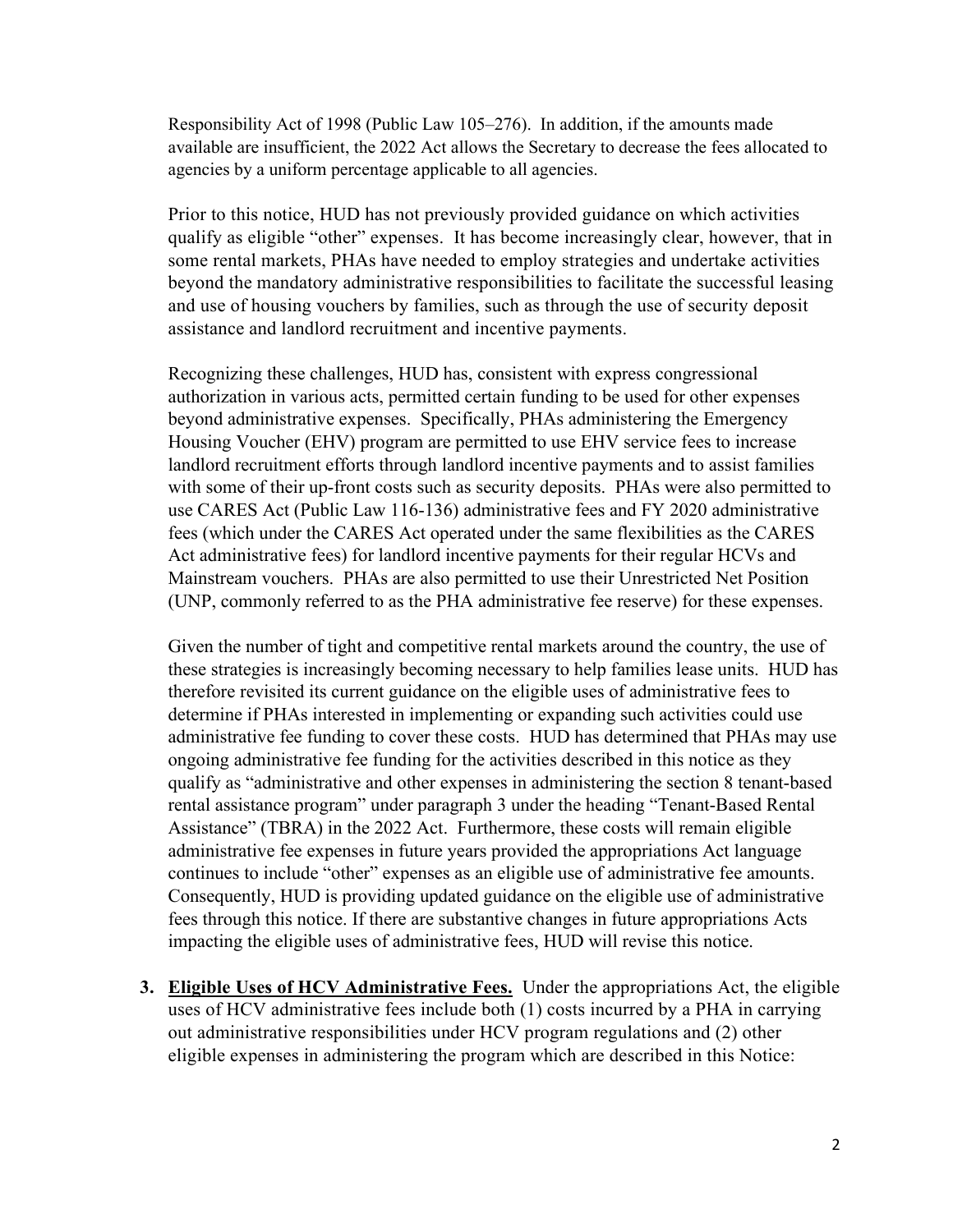**a. Administrative activities**. These activities include front-line, day-to-day operational activities including but not limited to applicant intake, lease-up activities, income determinations and reexaminations, unit inspections, disbursing HAP to landlords, as well as policy and operational planning and implementation, financial management, and HCV record-keeping and reporting. These activities also include the indirect overhead activities associated with operating the HCV program including but not limited to PHA management, human resources, legal, finance, accounting and payroll, information technology, procurement, and quality control. PHAs that operate using HUD's asset management central office cost center (COCC) are permitted to charge the HCV program to recover its central office costs, and those costs are eligible expenses of HCV administrative fees.

Administrative activities also include housing search assistance activities such as pre-move counseling, helping a family identify and visit potentially available units during their housing search, helping a family find a unit that meets the household's disability-related needs, providing transportation and directions, and assisting with the completion of rental applications. These activities also include post-lease up activities often related to housing search assistance efforts, such as post-move counseling and landlord/tenant mediation. These activities cover HCV owner recruitment and outreach activities, including the costs associated with materials or webpages specifically geared to owners, as well as landlord liaison staff and associated expenses.

**b. Other eligible activities.** PHAs are responsible for carrying out all their administrative responsibilities under the program. In addition to its typical administrative costs, a PHA may choose to incur other expenses for activities designed to help assist HCV families in leasing units under the program, which while not required by HUD HCV regulations, clearly will assist the PHA in achieving the mission and purpose of the HCV program. A PHA may use its administrative fees to support these other activities, including to recruit and retain owners to participate in the HCV program, should it have the resources available to do so.

When undertaking these activities, a PHA must first adopt a policy in the PHA administrative plan that governs the terms and conditions of the activity, including any limitations or eligibility criteria for these activities (e.g., to support families leasing units in areas of opportunity, or to support vulnerable populations such as homeless families, etc.). PHAs are reminded that they may not create policies, criteria, or methods of administration that result in discrimination against individuals with protected characteristics under fair housing and civil rights laws and regulations. As such, PHAs need to provide reasonable accommodations when necessary to policies established for these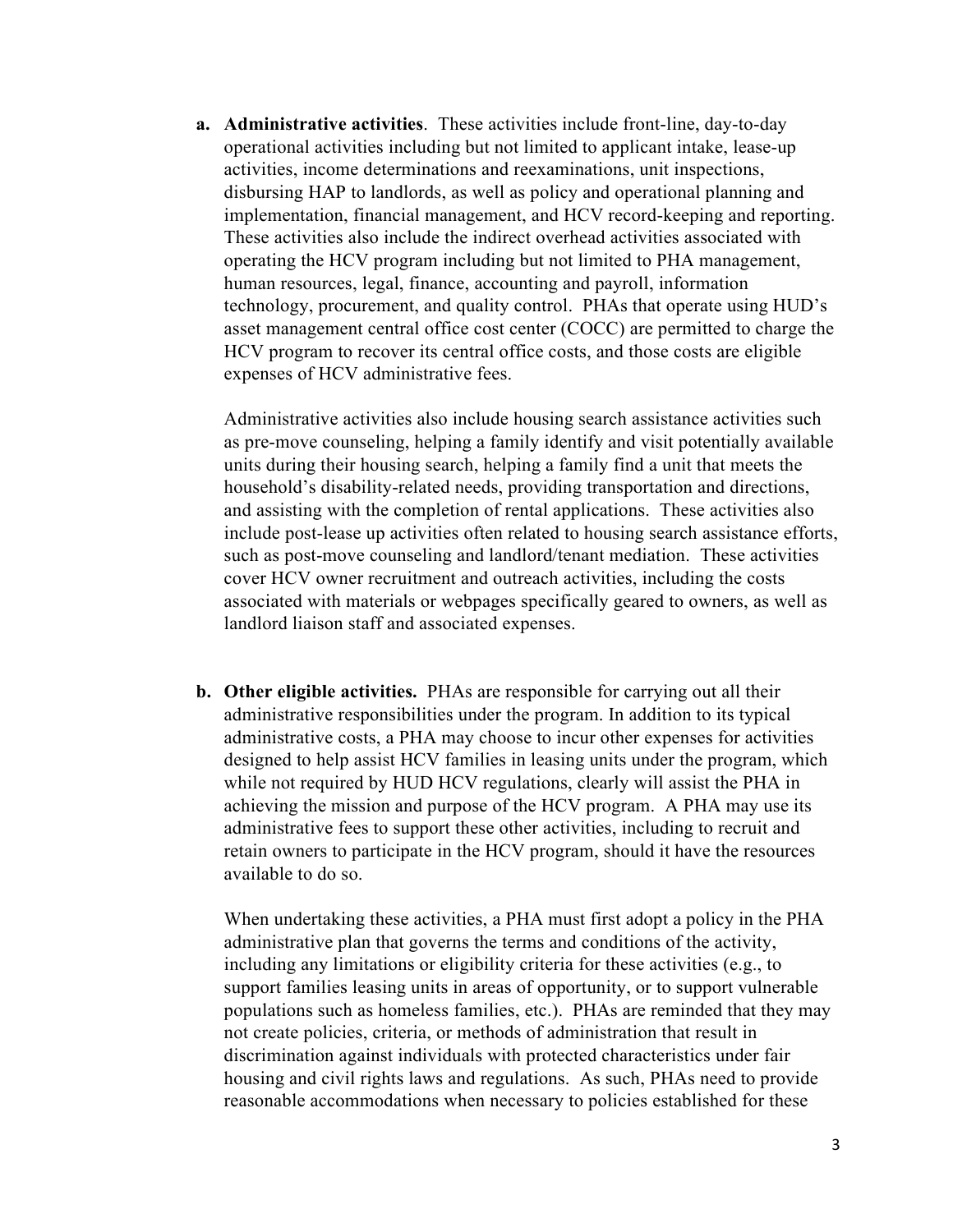activities to ensure equal access to their programs and activities by individuals with disabilities. In addition, PHAs need to ensure policies, criteria, and the administration thereof, provides meaningful language access for persons with Limited English Proficiency (LEP).

Other eligible expenses related to the leasing of units and recruitment/retention of HCV owners are as follows:

**i. Owner incentive and/or retention payments.** The PHA may make incentive (e.g., signing bonuses) or retention payments to owners that agree to initially lease their unit to an HCV family and/or renew the lease of an HCV family. If a PHA chooses to offer incentive or retention payments, it must adopt a policy that governs when the offer of such payments is appropriate. The PHA may design the owner incentive payments to meet its specific needs (such as limiting the incentive payments to new owners or owners in high opportunity neighborhoods or structuring all or part of the payment as a damages or unpaid rent mitigation fund, where the owner receives the mitigation payment only if the security deposit is insufficient to cover damages and other amounts owed under the lease). The PHA may choose to condition the offer of the owner incentive/retention payment on the owner's agreement to abide by certain terms and conditions. For example, these conditions may include working with the PHA (or intervention services providers partnering with the PHA) should lease violations or other tenant-related issues arise during the assisted tenancy before taking action to evict the tenant.

Owner incentive/retention payments are typically made as a single payment at the beginning of the lease term (or at lease renewal if a retention payment). However, PHAs may establish the frequency upon when such payments may be made with the exception that owner incentive payments may not be made on an ongoing monthly basis. Owner incentive payments are not housing assistance payments, nor can they effectively serve to supplement ongoing, monthly housing assistance payments. Owner incentive payments are not part of the rent to owner, nor are they taken into consideration when determining whether the rent for the unit is reasonable.

If the PHA chooses to make incentive payments over time to the owner (rather than a single payment) any agreement or understanding between the PHA and the owner must be separate and apart from the housing assistance payments (HAP) contract, and the HAP contract may not be conditioned or amended to make any reference to that agreement or any future landlord incentive or retention payment.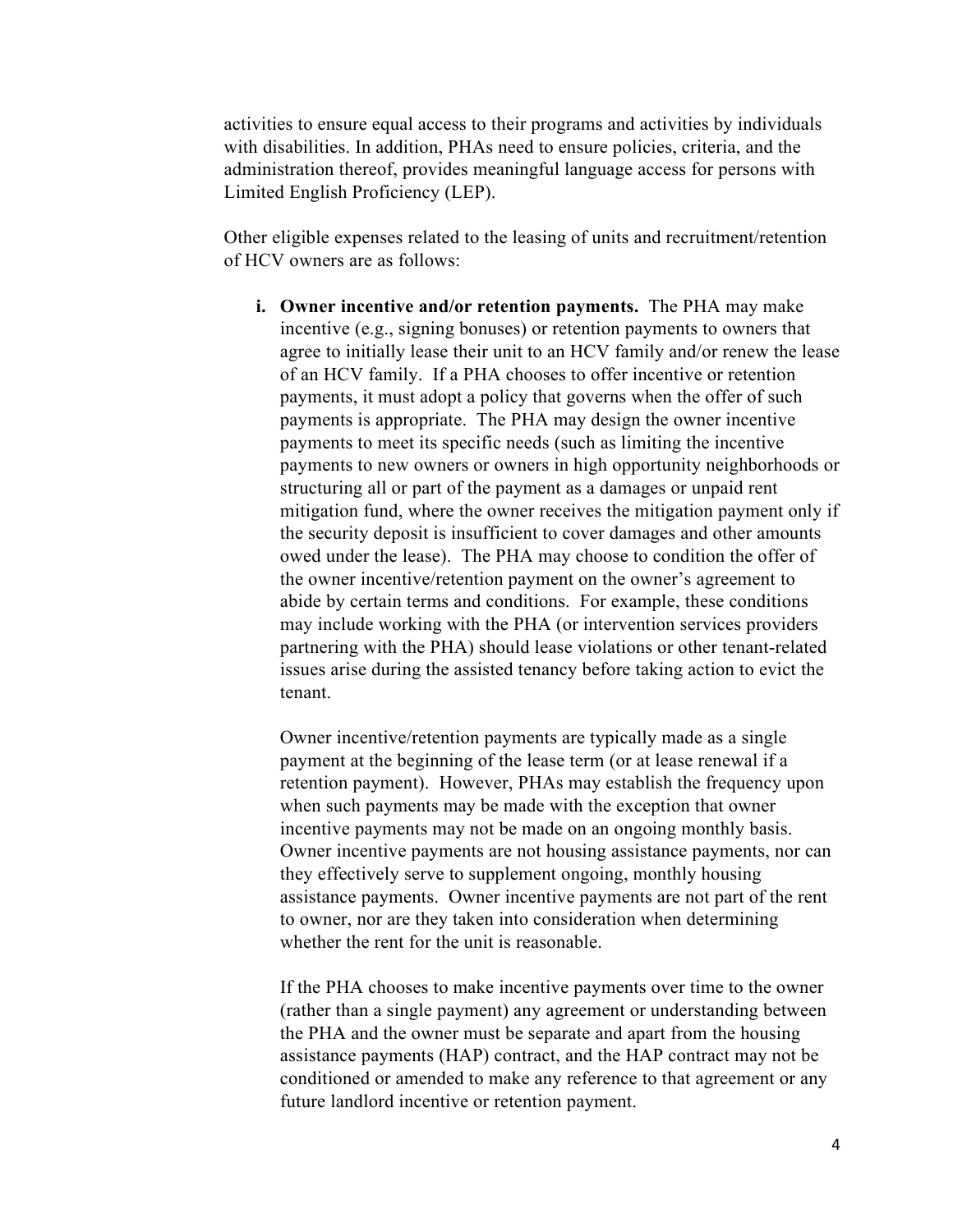- ii. **Security deposit assistance.** The PHA may provide security deposit assistance for the family. The amount of the security deposit assistance may not exceed the actual security deposit required by the owner or the maximum security deposit allowed under applicable state and/or local law. The PHA may pay the security deposit directly to the owner or may pay the assistance to the family provided the PHA verifies the family paid the security deposit.<sup>[1](#page-4-0)</sup> The PHA may place conditions on the security deposit assistance, such as requiring the owner or family to return the security deposit assistance to the PHA at the end of the family's tenancy (less any amounts retained by the owner in accordance with the lease). Security deposit assistance returned to the PHA remains restricted to HCV administrative fee eligible uses (if returned before the end of the PHA fiscal year in which the administrative fee used to fund the deposit was received) or HCV administrative fee reserve eligible uses, as applicable.
- iii. **Utility deposit assistance/utility arrears.** The PHA may provide utility deposit assistance for some or all of the family's utility deposit expenses. Assistance can be provided for deposits (including connection fees) required for the utilities to be supplied by the tenant under the lease. The PHA may choose to pay the utility deposit assistance directly to the utility company or may pay the assistance to the family, provided the PHA verifies the family paid the utility deposit.<sup>[2](#page-4-1)</sup> The PHA may place conditions on the utility deposit assistance, such as requiring the utility supplier or family to return the utility deposit assistance to the PHA at such time the deposit is returned by the utility supplier (less any amounts retained by the utility supplier.) In addition, some families may have large balances with gas, electric, water, sewer, or trash companies prior to admission to the HCV program that will make it difficult if not impossible to establish services for tenant-supplied utilities. The PHA

<span id="page-4-0"></span><sup>&</sup>lt;sup>1</sup> If the PHA chooses to provide the security deposit assistance to the family, the family must sign an agreement that the family will use the assistance for the security deposit, and that if any or all of the assistance is not used for a security deposit, it will be returned promptly to the PHA. The agreement must also require the family to acknowledge they have been informed that any amounts not returned to the PHA (including any requirements related to the return of the security deposit assistance at the end of the family's tenancy) are amounts owed to the PHA in connection with the Section 8 program, and consequently would be grounds for denial or termination from the HCV program in accordance with 24 CFR part  $982.552(c)(1)(v)$ . The family must sign similar agreements for other actions under this section of the notice if the PHA chooses to make the assistance available to the family (such as utility deposits). Failure to repay such amounts would be grounds for denial or termination of assistance, but it would be at the PHA's discretion as to take such action, and the family would have the right to an opportunity for an informal hearing (for a termination action) or informal review (for a denial of admission) in accordance with 24 CFR 982.554 or 982.555, as applicable.

<span id="page-4-1"></span> $<sup>2</sup>$  If the PHA chooses to provide the utility deposit assistance directly to the family, the family must sign an</sup> agreement, as discussed in footnote #1.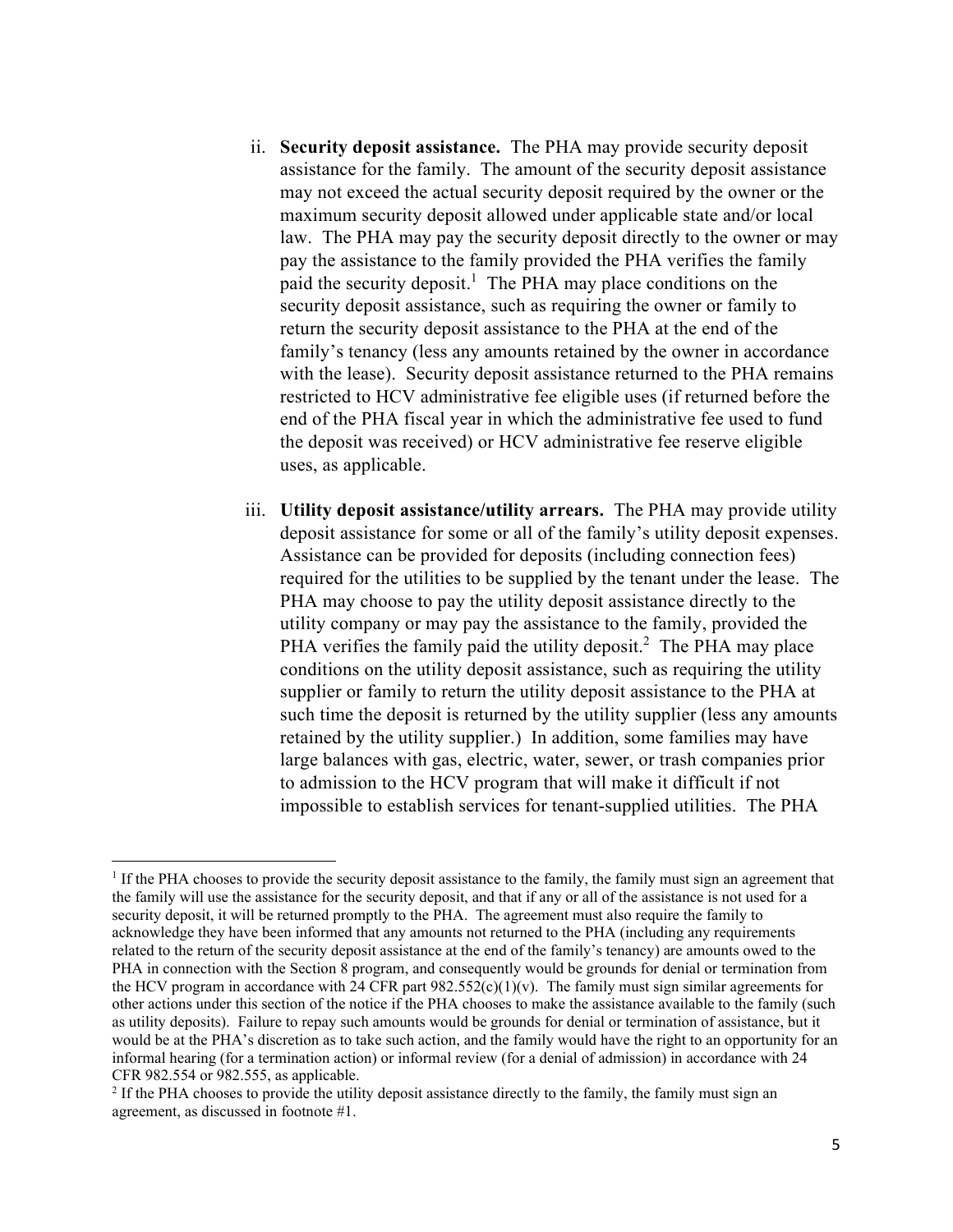may also provide the family with assistance to help address these utility arrears to facilitate leasing and their admission to the HCV program.

Utility deposit assistance that is returned to the PHA remains restricted to HCV administrative fee eligible uses (if returned before the end of the PHA fiscal year in which the administrative fee used to fund the deposit was received) or HCV administrative fee reserve eligible uses, as applicable.

- iv. **Application fees/non-refundable administrative or processing fees[3](#page-5-0) /refundable application deposit assistance/broker fees.** The PHA may choose to assist the family with some or all of these expenses and may limit the amount of assistance provided for each individual expense.
- v. **Holding fees**. In some markets, it is not uncommon for an owner to request a holding fee that is rolled into the security deposit after an application is accepted but before a lease is signed. The PHA may cover part or all of the holding fee for units where the fee is required by the owner after a tenant's application has been accepted but before the lease signing. The PHA and owner must agree how the holding fee gets rolled into the deposit and under what conditions the fee will be returned. Furthermore, owners need to accept responsibility for making needed repairs to a unit required by the initial housing quality standards (HQS) inspection and can only keep the holding fee if the family is at fault for not entering into the lease.
- vi. **Renter's insurance if required by the lease.** The PHA may assist the family with some or all of the cost of renter's insurance but only in cases where the purchase of renter's insurance is a condition of the lease and is also required of unassisted families on the premises. PHAs need to exercise caution with respect to the frequency of when the renter's insurance assistance payments are made when such assistance is provided directly to the family.<sup>[4](#page-5-1)</sup> For example, providing such assistance on a regular, recurring basis (such as on a monthly basis) to the family would impact the family's income calculation.

Funds in the PHA administrative fee reserve may also be used for any of the above activities. In addition, the PHA may use outside sources of funds to cover these activities provided that these activities are eligible uses of those funds. Outside sources

<span id="page-5-0"></span><sup>&</sup>lt;sup>3</sup> In some markets, non-refundable administrative fees are becoming more common as states pass laws limiting application fees, or as an alternative to refundable deposits.

<span id="page-5-1"></span><sup>&</sup>lt;sup>4</sup> If the PHA chooses to provide the renter's insurance assistance directly to the family, the family must sign an agreement, as discussed in footnote #1.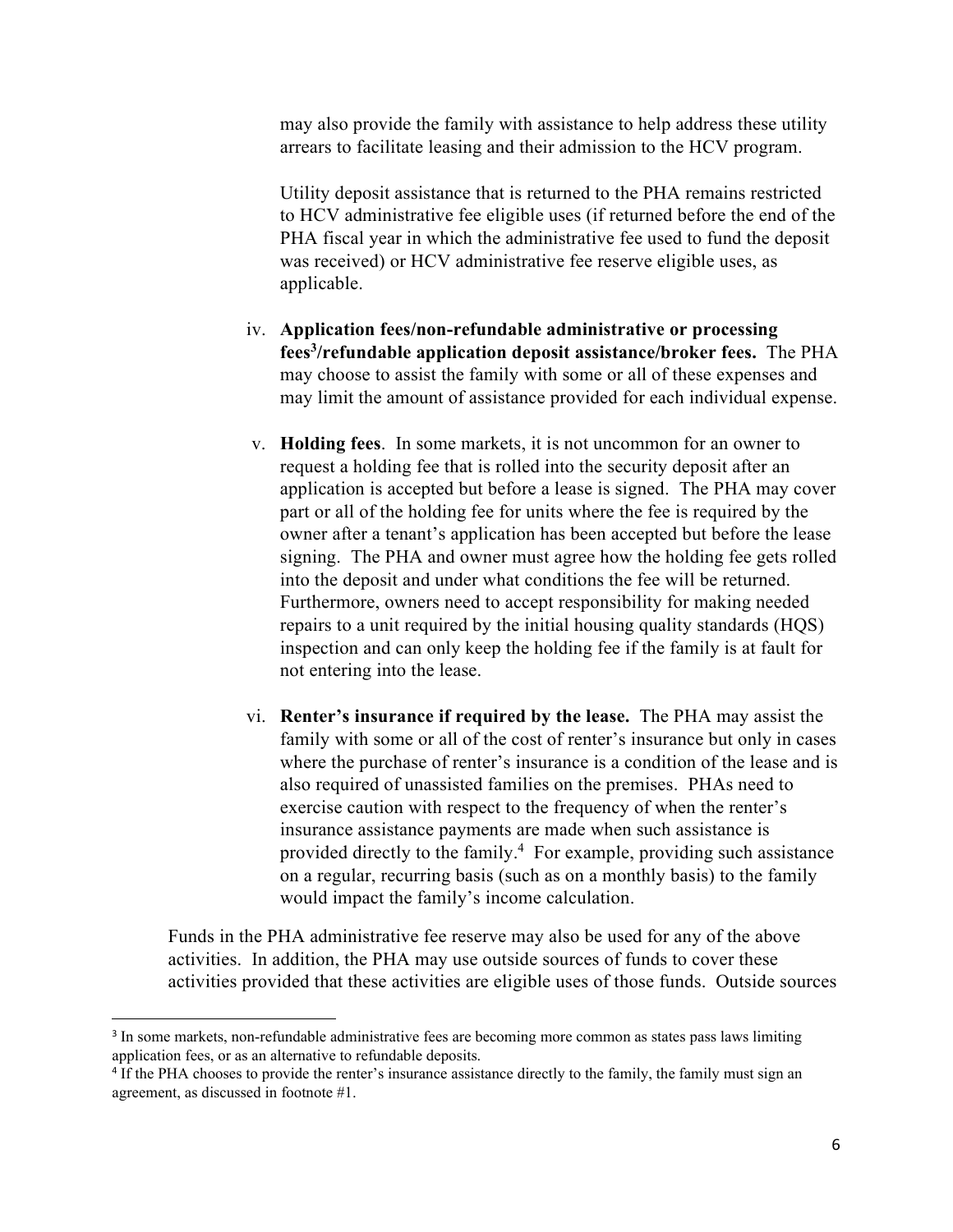of funds would include non-restricted Federal funds, eligible State or local funds, and donations from philanthropic parties. For PHAs participating in the Moving-to-Work (MTW) program, fungible Public Housing Operating and Capital funds are also acceptable sources of funds for these activities (in accordance with MTW program requirements). Except for MTW PHAs, HCV housing assistance payments (HAP) funding may not be used to pay for these activities.

- 4. **Mainstream Voucher Administrative Fees Other Expenses.** Paragraph (4) under the TBRA heading in the 2022 Act, which provides HAP and administrative fee funding for Mainstream vouchers, also makes reference to "other" expenses. Specifically, paragraph (4) provides that "administrative and other expenses of public housing agencies in administering the special purpose vouchers shall be funded under the same terms and be subject to the same pro rata reduction as the percent decrease for administrative and other expenses to public housing agencies under paragraph (3) of this section…" Consequently, PHAs are also authorized to use Mainstream administrative fees for the other eligible activities listed in section 3.b of this notice to assist Mainstream voucher families to lease units. Mainstream administrative fees may only be used for Mainstream vouchers. PHAs may not use Mainstream administrative fees to cover administrative expenses or other expenses of the PHA in administering regular vouchers or other special purpose vouchers. Likewise, PHAs may not use regular HCV administrative fees to cover Mainstream voucher administrative expenses or other expenses of the PHA in administering Mainstream vouchers. As is the case for regular HCV HAP funding, Mainstream HAP funding may not be used to pay for any of these other activities.
- 5. **Reporting Other Expenses in the Voucher Management System (VMS) and Financial Assessment Subsystem for Public Housing (FASS-PH)/Financial Data Schedule (FDS).** 
	- a. **VMS reporting.** The new authorized expenses listed in this notice that are incurred by the PHA each month and paid with ongoing administrative fees are reported as part of the total expenses in the VMS "Administrative Expense" field. There is no separate field currently for reporting these other expenses.
	- b. **FDS reporting.** In general, the new authorized expenses listed in this notice are reported on FDS Line 92400 Tenant services – other. However, with respect to the fees used for deposits, a PHA may account for these deposits in different ways: as an expense to a balance sheet only transaction, or with the cash outlay for the deposits treated as an accounts receivable and allowance for doubtful accounts being established. The accounting treatment is typically based on the PHA's and its auditor's interpretation of Generally Accepted Accounting Principles (GAAP) for these deposit transactions and individual state law, with only limited deposits ever coming back to the PHA. Therefore, HUD will not